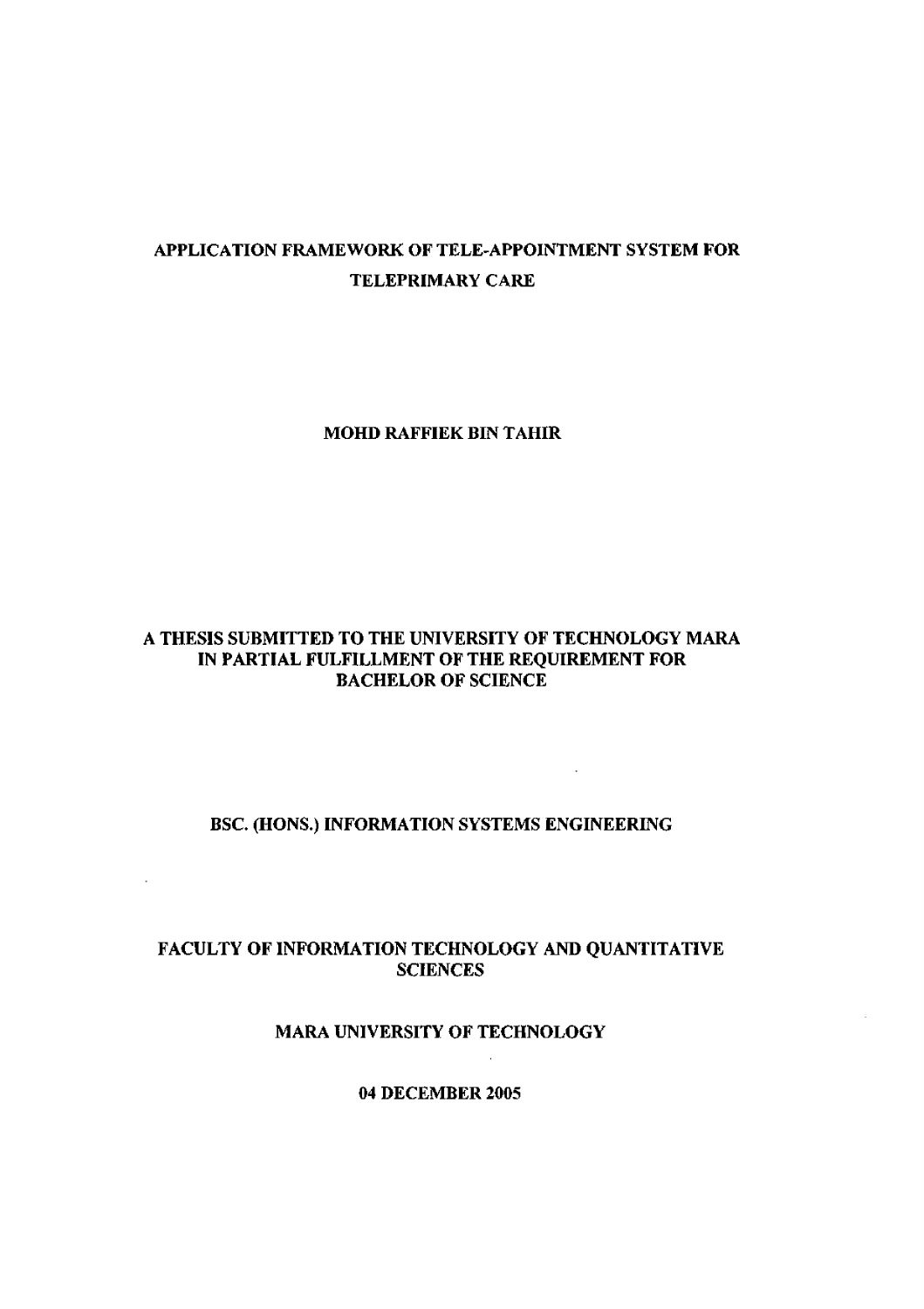#### **DECLARATION**

This declaration is to clarify that all of the submitted contents of this thesis are original in its stature, excluding those, which have been, acknowledge specifically in the references. All the work process involved is from my own idea and work. All of the content of this thesis has been submitted as a part of partial fulfillment of BSc. (Hons.) in Information System Engineering program. I hereby declare that this thesis project is the work of my own excluded for the references document and summaries that have been acknowledge.

10 December 2005 MOHD RAFFIEK BIN TAHIR 2002227367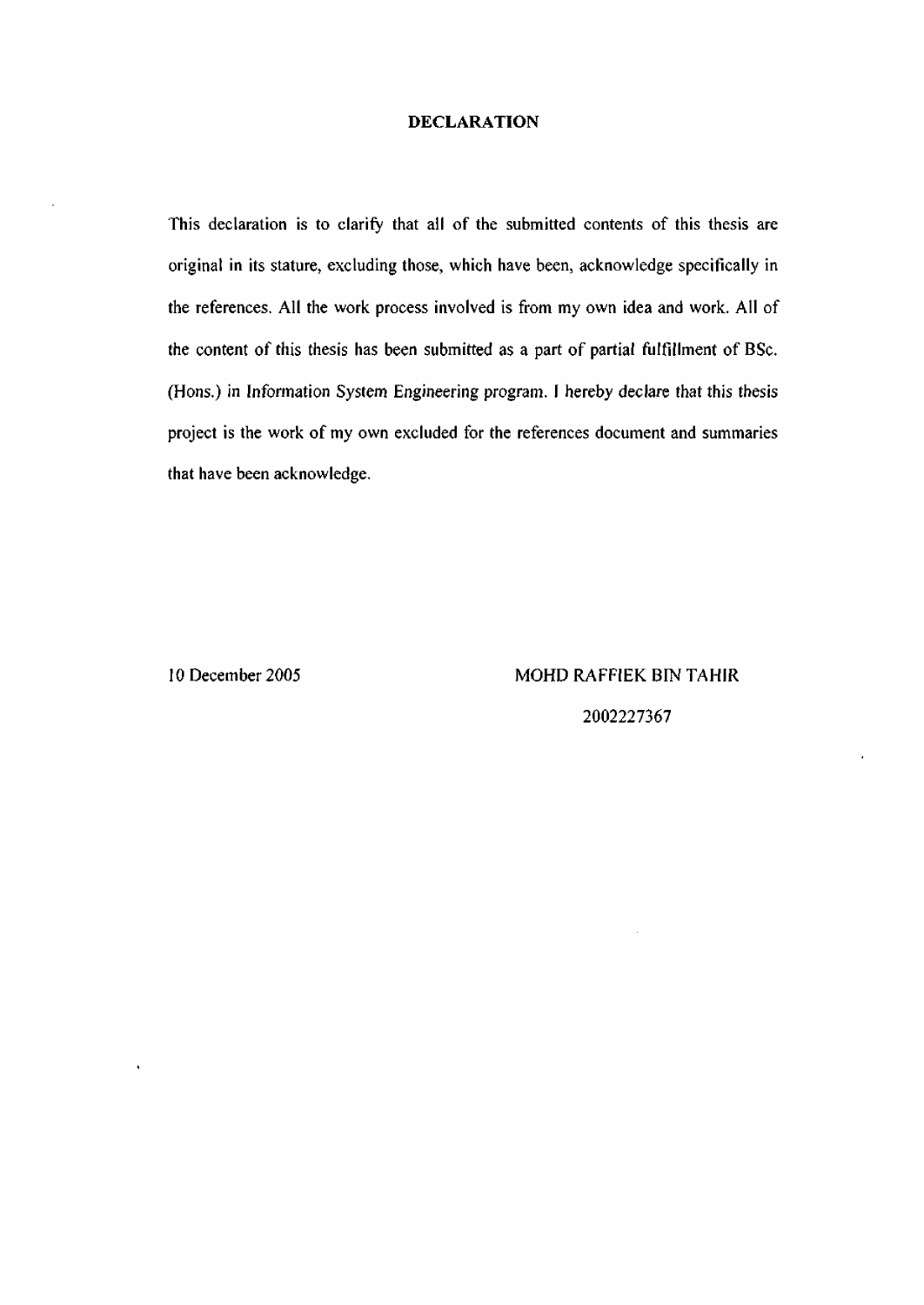#### ACKNOWLEDGMENT

### "In the name of Allah, Most Gracious, Most Merciful"

Praise to Allah, the one and only, for giving me strength to complete this final year project. The project delivered in this paper could not have been accomplished without the help of many individuals. First and foremost I would like to take this opportunity to extend my greatest gratitude to my family for their understanding and commitment during my crucial time researching and finishing this final year project.

This special gratitude also goes to my project supervisor, Cik Hayati Abd. Rahman for her idea and her numerous invaluable advice, comments, guidance and persistence encouragement throughout the course of this project.

Not forgetting to all the lecturers who throughout the years of my study fill me with all the knowledge. A sincere appreciation to all of you who patiently guide me throughout the journey.

My course mates and housemates were very helpful in giving valuable ideas and finding references upon demand. Thank you for your moral support throughout my internship. Finally, I am thankful to all people who names are not been mentioned for their encouragement, criticism, and support for this project. I wouldn't have done it without all of you. Thank you. Assalamualaikum.

Regards,

(MOHD RAFFIEK BIN TAHIR)

...........................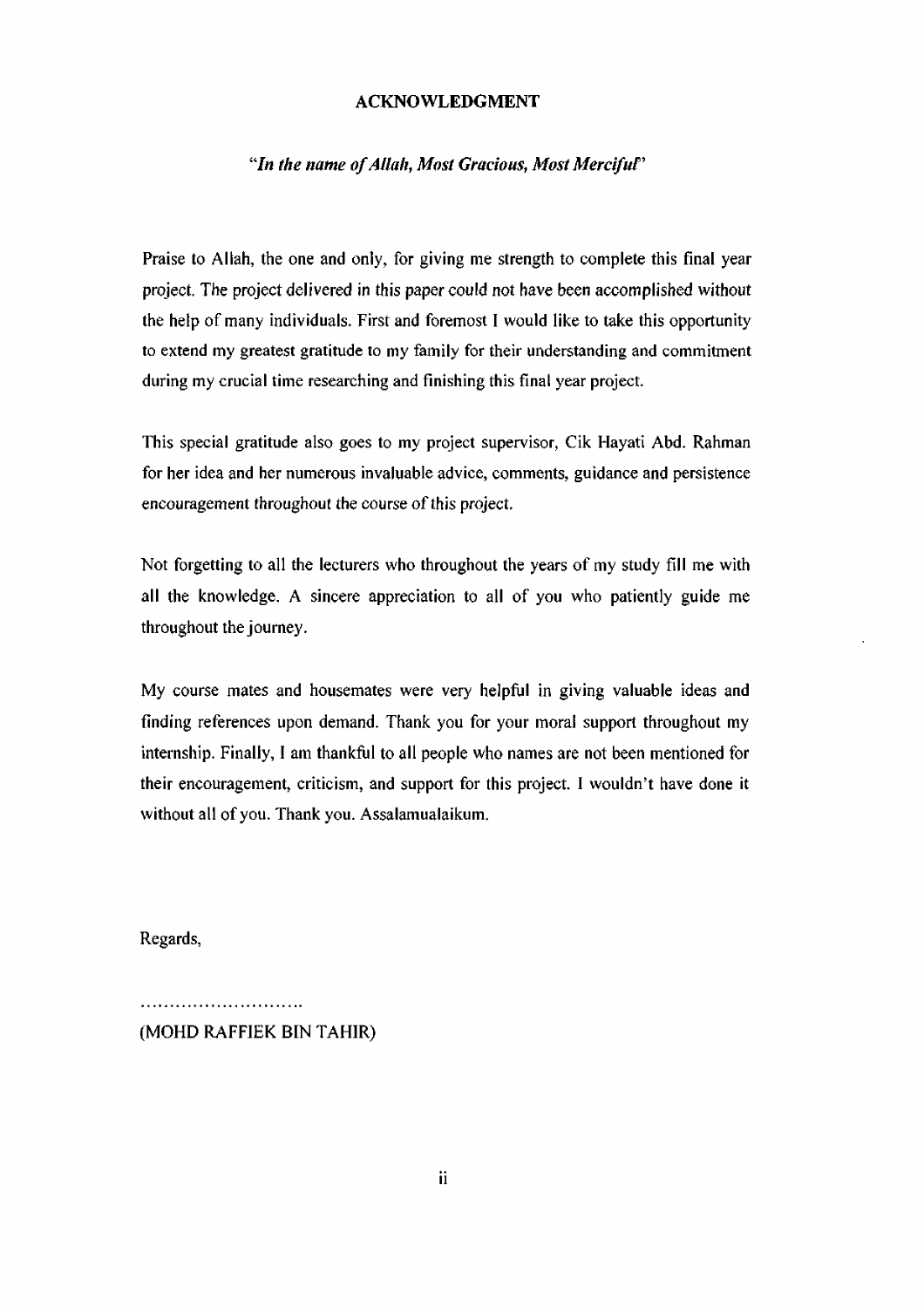# **TABLE OF CONTENTS**

**CONTENT PAGE** 

 $\mathcal{L}^{\text{max}}_{\text{max}}$  , where  $\mathcal{L}^{\text{max}}_{\text{max}}$ 

| <b>ACKNOWLEDGEMENT</b> | ii                             |   |
|------------------------|--------------------------------|---|
| <b>LIST OF TABLES</b>  | iii                            |   |
| <b>LIST OF FIGURES</b> | iv                             |   |
| <b>ABSTRACT</b>        |                                |   |
|                        | <b>CHAPTER 1: INTRODUCTION</b> |   |
|                        |                                |   |
| 1,0                    | <b>Background Of Project</b>   | 1 |
| 1.1                    | Problem Description            | 3 |
| 1.2                    | Project Objectives             | 4 |
| 1.3                    | Project Scope                  |   |

| 1.4 | <b>Project Significance</b> |    |
|-----|-----------------------------|----|
| 1.5 | <b>Project Limitations</b>  | 6. |
| 1.6 | Approach and Methodology    |    |
| 1.7 | Software Required           |    |

## **CHAPTER 2: LITERATURE REVIEW**

| 2.0 | Introduction                                |                      | 9  |
|-----|---------------------------------------------|----------------------|----|
| 2.1 | <b>TeleMedicine</b>                         | 10                   |    |
| 2.2 | Different Approach To Solve Similar Problem |                      | 11 |
|     | 2.2.1                                       | AppointmentQuest     | 12 |
|     | 2.2.2                                       | Schedule Organizer   | 13 |
|     | 2.2.3                                       | The Cleveland Clinic | 14 |
|     | 2.2.4                                       | MCG Health System    |    |